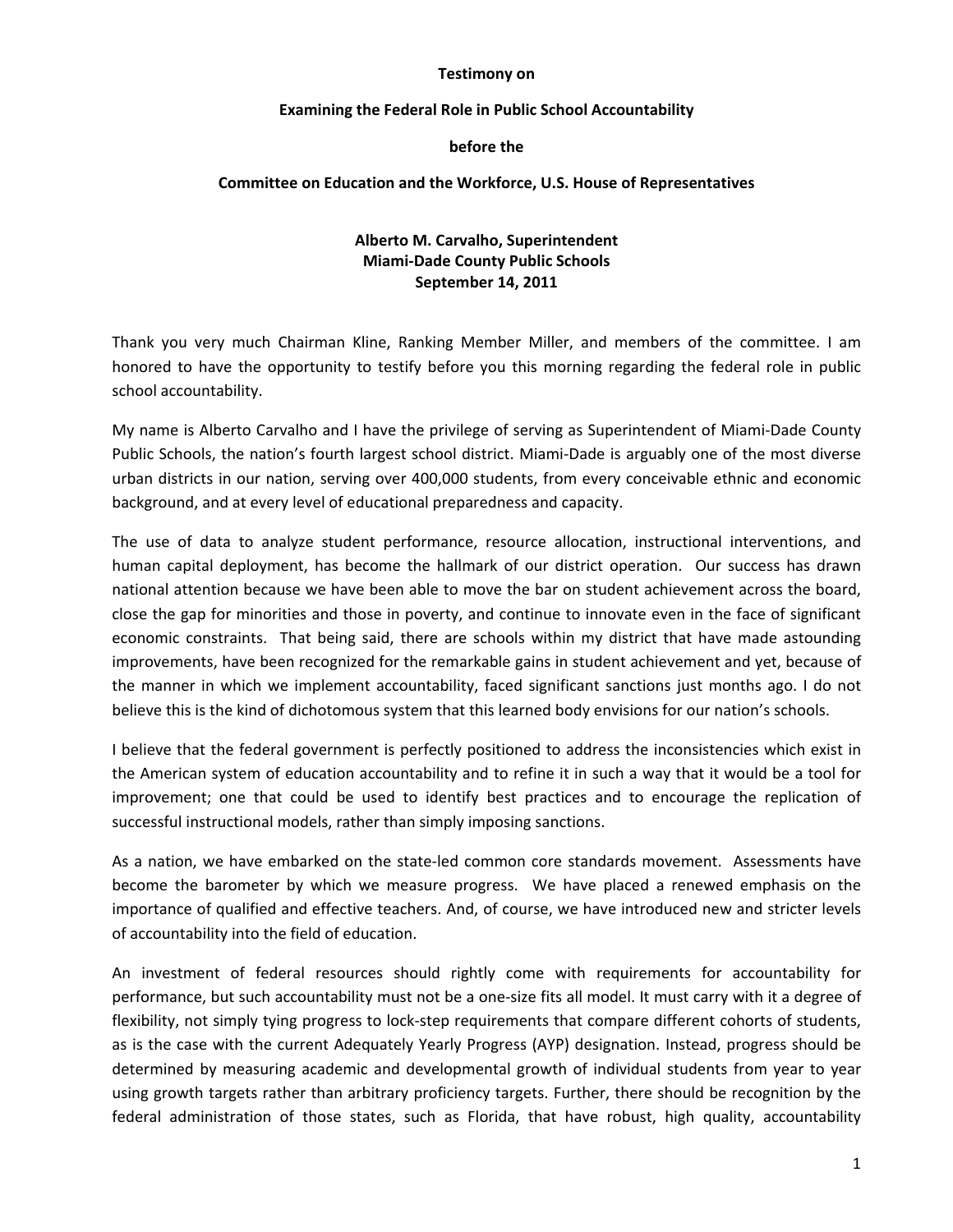systems in place, and not require the overlay of a discordant federal system, which often convolutes the overarching goal of accountability and confuses the public.

In Miami‐Dade, No Child Left Behind (NCLB) has served as the catalyst for our school system to take a more laser-like approach to school reform efforts and to be more strategic in the allocation of our resources.

The manner in which we chose to address the federal accountability requirements was to develop a highly sophisticated method of using data to drive our reform conversations and ultimately our decision making. We are targeting our efforts to ensure that when students graduate they are career or college ready. We have made decisions that have not always been popular, but we have been able to do so by informing our communities and having heart-to-heart conversations  $-$  around data  $-$  as to why students in certain communities, predominantly high poverty, high minority neighborhoods, are not achieving at the same rate as their more affluent, less diverse peers.

The need to closely scrutinize student performance data and effectively allocate resources in a timely fashion led to the development of our DATA/Com process. As part of DATA/Com, the principal of a struggling school has the opportunity to meet with me and my entire Cabinet to review the latest student performance data, much like a physician reviews an x-ray or lab results. We discuss the symptoms and prescribe an antidote in real-time. Through the use of data, schools get what they need "on the fly," whether it is an additional reading interventionist, instructional materials, or money to run an afterschool tutoring program. This is one example of how federal accountability has resulted in the implementation of a practice which has spurred success, but is only effective if the flexibility to allocate resources remains at the local level.

Without question, the advent of educational accountability has not been without challenges, and we have learned a great deal. However, few will argue that there is room for improvement to the current NCLB legislation such as:

- A need to move away from proficiency targets to growth targets that follow the same cohort of students;
- A litany of annually escalating sanctions that force improving schools to change strategies before anything has time to work;
- A failure to differentiate between historically low-performing schools and those that need minor adjustments based on stringent AYP proficiency standards;
- Inclusion of other subjects such as writing and science;
- A lack of comprehensive indicators that can gauge the health of a high school more accurately such as graduation rates, dual enrollment, industry certification, college and career readiness; and
- Large amounts of money diverted into supplemental services that have failed, to date, to yield more than limited effects on student achievement.

Despite these nuances, NCLB and the federal government, through increased accountability measures, has forced us to address the glaring achievement gaps that plague many communities across this land and has forced us to address historic equity issues that were prevalent in our schools. In Miami‐Dade we have long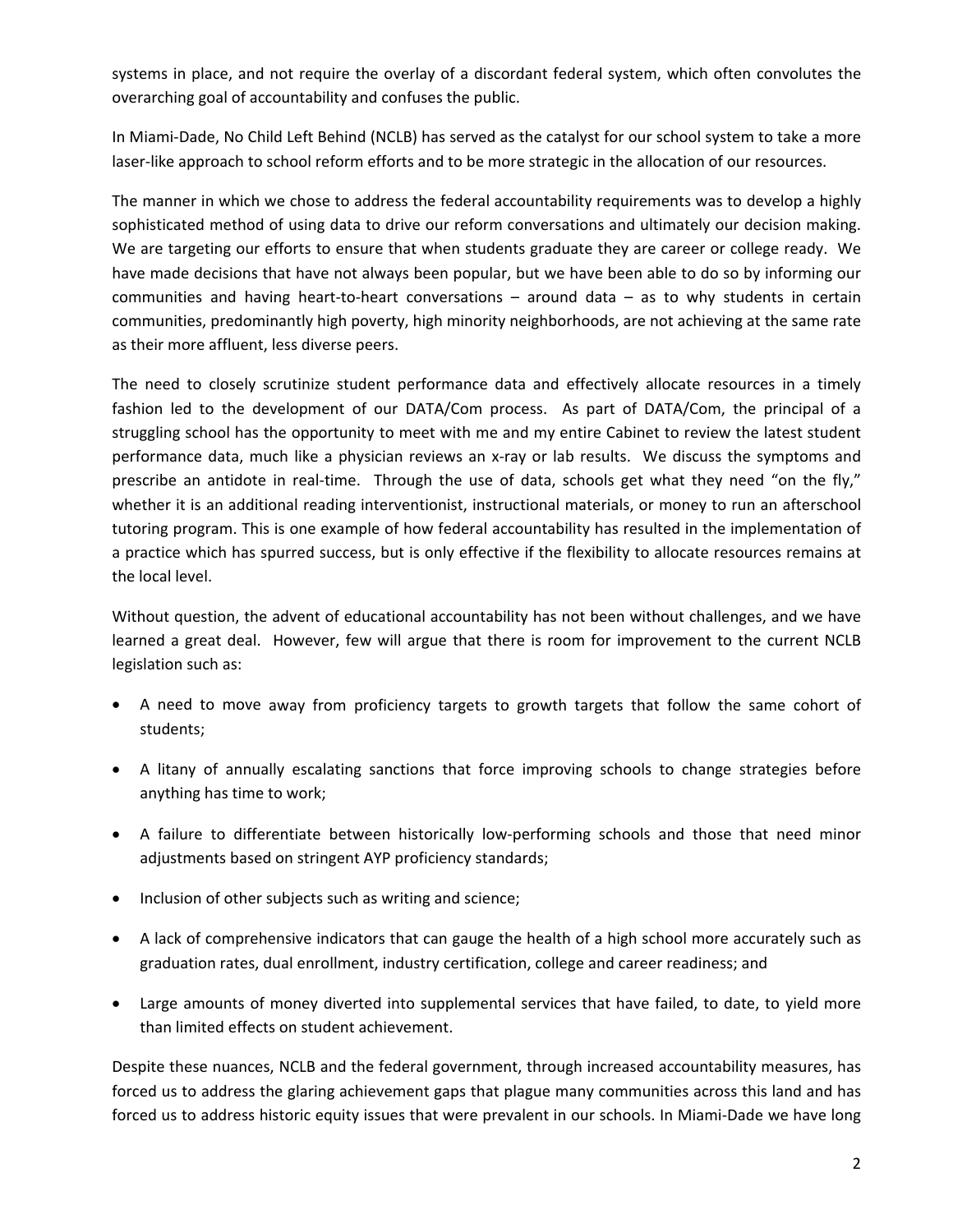embraced accountability as a tool to improve, and we recognize that NCLB certainly began the conversation around the growth and learning gains made by individual subgroups of students within traditionally high performing schools, as well as shone a spotlight on chronically low performing schools.

I submit to you that the federal government should adopt a differentiated model of accountability which provides flexibility and loosens sanctions for high performing districts, while increasing oversight in districts and states that fail to make progress. How you proceed in structuring accountability policy is critical. Those nations who are currently outperforming the U.S. on international assessments such as the PISA or TIMMS are not debating educational structures or sanctions; rather they are engaged in conversations about teacher and leader quality. These are the issues we must engage in if we are to live up to the promise of a quality public education for all and ensure our position as a global leader.

In Miami‐Dade, we have taken a differentiated approach to school reform and launched the Education Transformation Office (ETO) with School Improvement Grant (SIG) funding. We tier schools by degree of need based on current and historic data and create support and monitoring processes reflective of each school's academic standing. Additionally, SIG requirements have allowed us to replace ineffective administrators and teachers while recruiting those with a proven record of success, to launch an array of wraparound services to target at‐risk students, and to upgrade the technological infrastructure to ensure that students are learning in  $21<sup>st</sup>$  century classrooms. Through our use of the SIG funds and the implementation of our ETO program, we aren't simply focused on turnaround; our goal is to accelerate and sustain improvements into the future. Our ETO processes have been recognized by the USDOE, the FLDOE and districts throughout the country, and we have seen real improvement in these schools and the students who attend them.

Last year, the ETO in Miami-Dade was assigned 19 "persistently lowest-achieving schools." Of the 19, 13 are now either B or C and none are rated F. This year, the ETO oversees 26 schools through SIG II with our district curriculum and instruction team supporting and monitoring another 35 schools that are dangerously close to being identified as persistently low performing. This method of tiering schools in need of improvement has allowed us to be more strategic in resource deployment and insures us from a revolving door approach to school improvement. Schools are provided the attention they need and, much like our teacher coaching model, they are weaned from district oversight as they begin sustaining their own improvements independently. This is the national accountability approach that I proffer to you today.

In concert with the improvement of our struggling schools, our district has distinguished itself among other large urban districts throughout the country. M-DCPS leads urban schools in reading and mathematics at the fourth and eighth grade levels on the National Assessment of Educational Progress (NAEP). As a Broad Finalist, our innovative systems and student performance in narrowing the achievement gap have been recognized nationally.

Surely, these outcomes should be rewarded by the loosening of sanctions and the practices that have led to them being replicated in other districts nationally. Instead, while school grades have increased (despite ever-increasing state standards of proficiency), our graduation rates improved at a faster rate than the rate of growth for the State itself, and our outcomes on the NAEP Trial Urban District Assessment rank among the highest in the nation, the number of schools that are considered in need of improvement under the NCLB Federal guidelines has continued to increase. Only 11% of all schools in Florida are deemed to have made AYP this past year while 58 percent of them are rated "A." This paradox is inconceivable to educators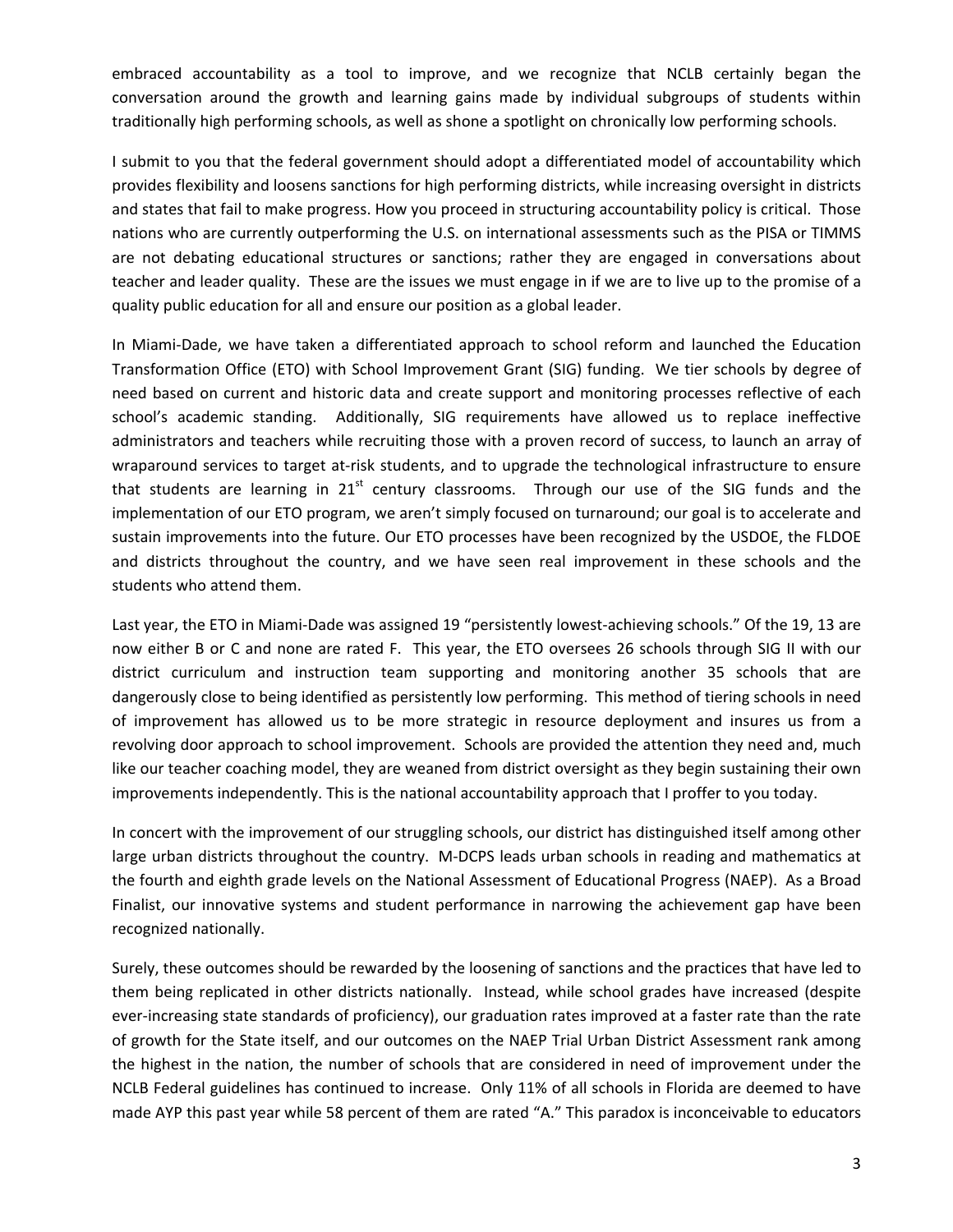and difficult to explain to communities who have witnessed the performance of their neighborhood schools rise to unprecedented levels. At its root is the struggle between competing accountability systems – the one mandated under NCLB and Florida's own A+ Plan ‐ Differentiated Accountability Model. Both models are rigorous, demand performance accountability, and require the public to be informed regarding the quality of the instruction being delivered. They are, however, discordant in the definition of progress, the sanctioning of schools and the general interpretation of the law.

We have rekindled the beacons of hope in communities that have, for too long, suffered from the stigma of being labeled a failing school, yet threatened them with sanctions and the threat of closure right when they have begun to demonstrate significant progress and posted dramatic numbers in terms of student achievement outcomes. Two examples I can offer you are Miami Edison and Miami Central Senior High Schools. Both schools are located in two of the poorest communities in our district. For years, the two schools had been rightly labeled as "in need of improvement" and rated F by the State. Last year, both schools earned a grade of "C" and posted their highest graduation rates since the advent of accountability. In fact, Miami Edison increased its graduation rate – in one school year – a remarkable twenty percentage points. Yet, despite these undeniable improvements, both schools were threatened with closure by the State in both 2010 and 2011 due to prescriptive and escalating sanctions deemed necessary by the state in its interpretation of NCLB. Certainly this is an unintended consequence of federal and state laws that do not work in concert with one another.

In fact, we now know that a school can be in full compliance with NCLB and not be raising student achievement, while it is possible to raise student achievement substantially and not be in compliance with the law's current requirements. These nuances will surely need to be ironed out with the reauthorization of ESEA.

Our district has been forced to reduce its budget by over \$1.6 Billion in recent years, yet we have never waivered or lost focus on the true measure of our success: our return on investment, which is reflected in individual student achievement, school performance, graduation rates, and the closing of the achievement gap for minority students and those living in poverty. We have but one strategic goal in our district and that is *Student Achievement.* Everything we do, every resource we invest, must be aligned to that goal or we don't do it.

Through innovation, careful planning and, yes, a measured degree of sacrifice, we have been able to protect our classrooms, maintain a high quality workforce without laying off a single full time teacher for economic reasons, and establish a healthy reserve, ensuring the District's financial position remains stable and sustainable going forward. We would not have been able to do so without the injection of dollars made available to us by the federal government. Monies from Race to the Top, School Improvement Grant (SIG) and Title I have allowed us to continue to provide a high quality education for all of our students while investing in human capital and attracting the best and the brightest in their field to teach in our persistently low performing schools. This month, we will distribute the first round of bonuses, based on student achievement outcomes, to thousands of teachers in our district. While our state has made less and less of an investment in education, our nation has recognized that without a learned populace our position in the global marketplace as a world leader in innovation and invention is in peril. Our federal government has recognized that if these challenges are not adequately addressed, inequities in wealth and opportunity will limit our nation's economic potential and threaten our democratic ideals.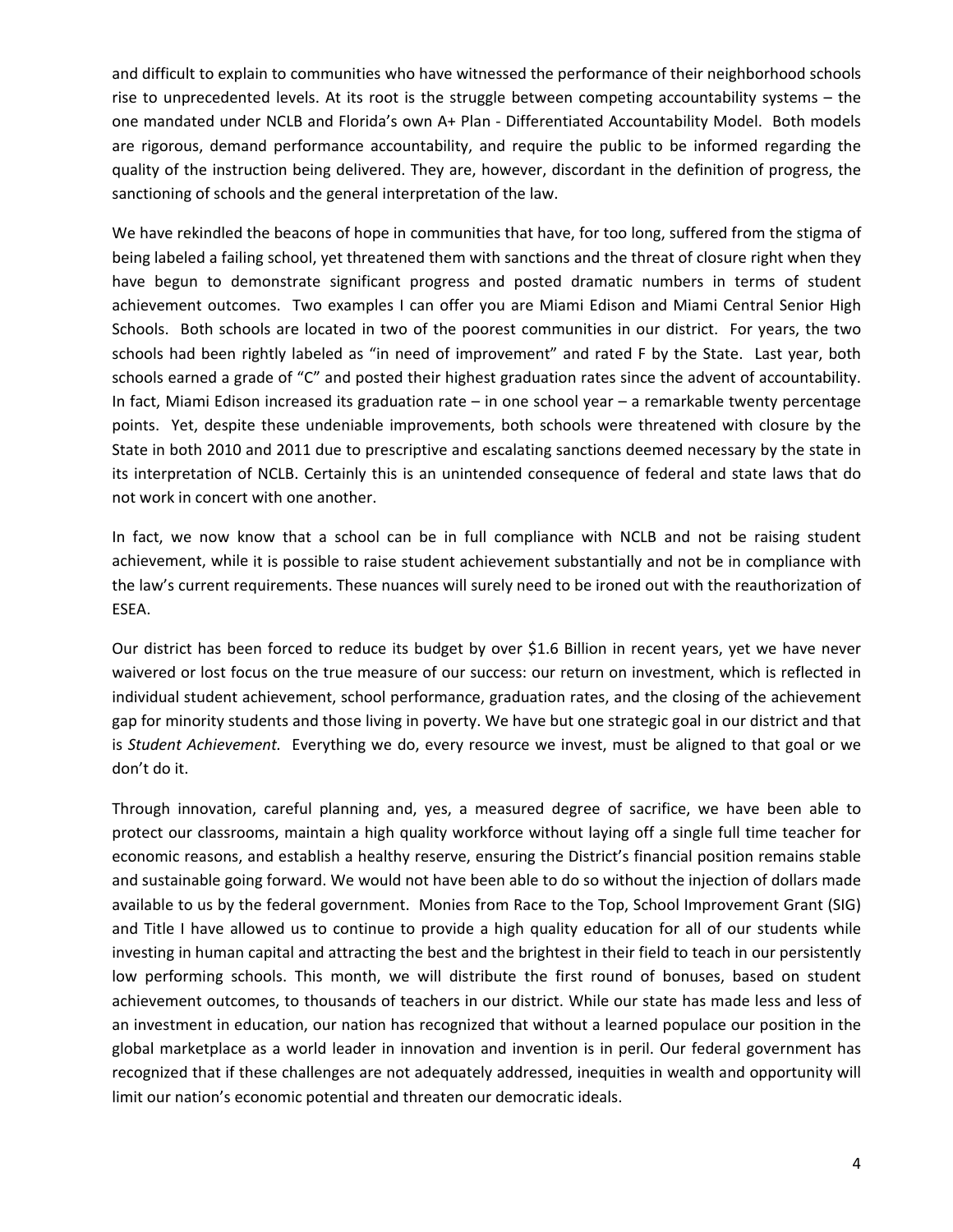My testimony today would be incomplete without a nod to my heritage and my own personal experience. You see, today, I stand before members of Congress in the greatest nation in the world, representing a \$3.6B enterprise. An enterprise that creates great Americans, that develops the mind of future scientists, teachers, and entrepreneurs, but I too am a product of the promise that is America. For I came to this country when I was just 17 years old; unable to speak the language, one of 6 siblings living in a two-room apartment in my native Portugal. Were it not for our core belief that all children can learn and that all students deserve a quality public education, I would not have broken out of my own cycle of poverty.

In closing, Congress should, and is, as evidenced by holding this very hearing today, reevaluate its role in public school accountability. Clearly, in order for us as a people to maintain our economic and democratic prosperity, we must reflect on the lessons learned from NCLB and achieve a balance between accountability and flexibility to state and local school districts. The federal government should support the state-led common core standards movement and continue to incentivize states to join the movement as well as develop and participate in assessments that evaluate mastery of said standards. It should reorient legislation away from annually escalating sanctions to a more differentiated, longer intervention period of improvement in order to allow strategies to gain traction at historically low performing schools. It should continue to invest, through programs such as Race to the Top and the SIG which assist states and districts in the development of data systems that can effectively link student achievement and teachers. Finally, as our demographic landscape continues to become more and more diverse, it should extend the window for English language acquisition from one to three years; allowing these learners a more adequate period of time before they are expected to be at-par with their native peers.

Our educational systems have evolved dramatically in the past nine years, no doubt due to the influence of legislation at both the federal and state level. It is now time for us to evolve into the next stage of standards-based, data-driven reform; shifting from the current focus on prescriptive compliance requirements that have proven to be less than effective to a more meaningful and impactful accountability model that focuses on what surely is the most important schooling outcome of all: college and career readiness, as prerequisites of graduation. We must embrace an accountability model which incentivizes innovation; one that focuses on building state and local capacity to improve learning opportunities for all students, one that invests in research, evaluation, and technical assistance, and intervenes in consistently low‐performing districts and schools, but allows enough time for reforms to take hold before insisting that further sanctions be applied. We must focus on collaboration and the dissemination of best practices which can inform state and local efforts to improve student achievement and close achievement gaps; in effect, to move the discourse from crisis rhetoric to one about solutions partnerships. To achieve this, it is going to take federal, state, and local cooperation.